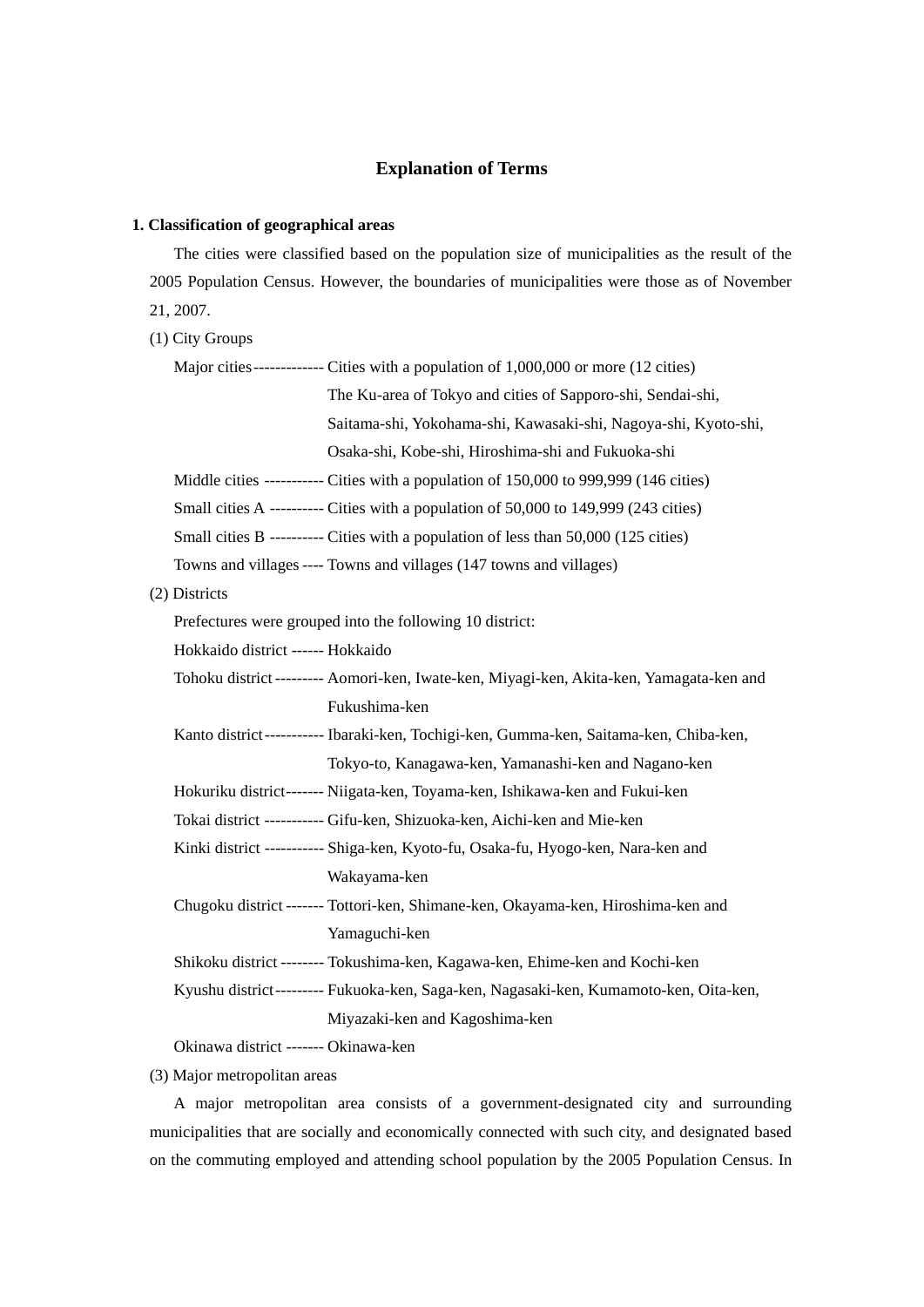the 2007 National Survey of Prices, classifications were made using the data of municipalities to be surveyed in the eight major metropolitan areas throughout the country (Sapporo, Sendai, Kanto, Shizuoka, Chukyo, Keihanshin, Hiroshima and Kitakyushu-Fukuoka).

(4) Blocks within prefectures

The blocks within prefectures were regional classifications set for this survey to obtain detailed data on prices in regional units smaller than prefectures. Each block in a prefecture was designated by combining municipalities according to economic regions, etc. within the prefecture. (5) Population-size groups within prefectures (blocks)

Municipalities in each prefecture were classified according to population as "Cities with a population of 100,000 or more", "Cities with a population of 50,000 to 99,999", "Cities with a population of less than 50,000" or "Towns and villages."

#### **2. Matters related to surveyed outlets, establishments and companies**

(1) Retail outlets

Among the retail outlets surveyed, those dealing in any of the survey items were included in tabulation.

- Retail outlets conducting discount sale

Among the retail outlets, that surveyed "daily prices from Thursday, November 15, to Wednesday, November 21" and "the lowest prices in the past month" in the questionnaire for weekly prices.

- Retail outlets conducting online/mail-order sale (Note)

Among the retail outlets, that conducting their own online/mail-order sales business in addition to outlet sales, except where their head offices, headquarters or affiliated companies also conduct online/mail-order sales business.

(2) Service establishments

Among the establishments surveyed, those dealing in any of the survey items were included in tabulation.

(3) Online/mail-order companies (Note)

Any companies specializing in online/mail-order sales business as well as any outlets and other companies that conduct online/mail-order sales business at their head offices and/or online/mail-order division at their headquarters.

Among the online/mail-order companies surveyed, those dealing in any of the survey items were included in tabulation.

(4) Hotels and golf courses

Among the hotels and golf courses surveyed, those dealing in any of the survey items were included in tabulation.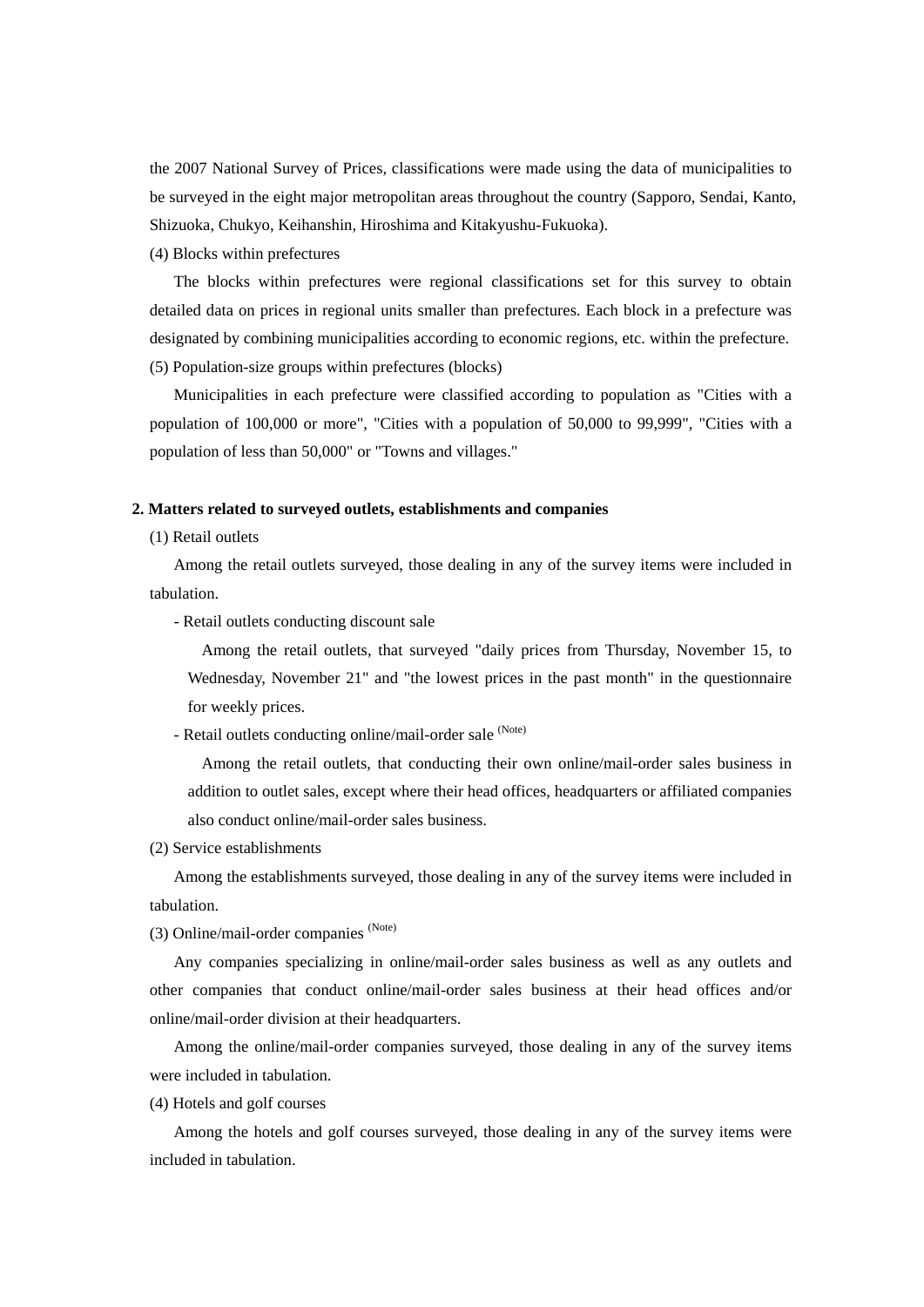(Note): Online/mail-order means: a method of sales by which an outlet (or company) advertises goods or services by means of an "Internet or cellular phone Web site," "TV/radio," "newspaper/magazine advertisement," "catalog," "direct mail," or "leaflets delivered to the general public," and receives orders via the "Internet," "mail," "telephone," "facsimile," etc.

#### **3. Matters related to prices, charges and fees**

## (1) Prices

The prices at which goods are actually sold to consumers were surveyed and not standard retail prices or list prices (or such special prices as those limited to particular hours, bundle sales prices, members' discount prices, installment sales prices, etc.).

Only brand-new goods were surveyed, and not used goods.

In case of multiple goods conforming to the prescribed properties as a survey item, the price of goods accounting for the largest sales quantity was surveyed.

In case the survey date fell on a non-business day, the prices on the day before that day were surveyed.

In case when any price on the survey date was a bargain price applicable to a short period of less than one week, the regular price prevailing immediately before such special sale was surveyed. However, the prices surveyed according to the "Questionnaire for weekly prices" include the discount prices available for a period of less than a week.

A. Prices at retail outlets ("Questionnaire for prices")

The prices on the date of the survey were surveyed.

Prices at retail outlet conducting online/mail-order were classified into as follows:

- Outlet sales prices

Depending on whether the same goods are subject to online/mail-order sales in addition to outlet sales, further classifications were made as "with online/mail-order prices" and "without online/mail-order prices"

- Online/mail-order prices

B. Prices at retail outlets ("Questionnaire for weekly prices")

"Daily prices from Thursday, November 15, to Wednesday, November 21, 2007" and "the lowest prices in the past month" were surveyed.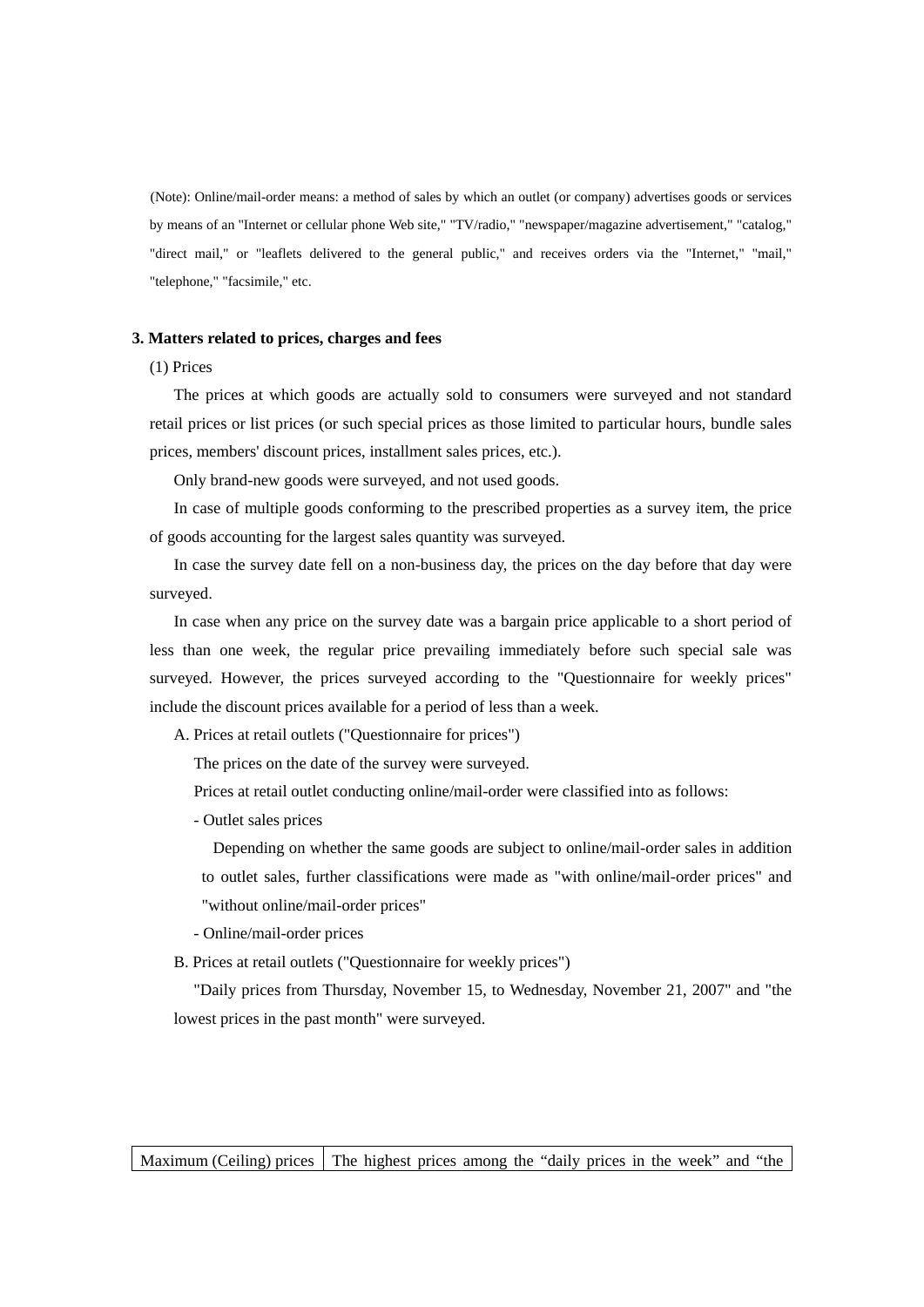| Minimum (Floor) prices          | lowest prices in the past month" for each item. Naturally, the<br>maximum and minimum prices of outlets without difference in<br>prices are the same.                                                    |  |
|---------------------------------|----------------------------------------------------------------------------------------------------------------------------------------------------------------------------------------------------------|--|
| Regular prices / Sale<br>prices | Among the above-mentioned "maximum prices" and the "minimum<br>prices", at outlets with price differentials, the highest prices were<br>recorded as regular prices and the lowest prices as sale prices. |  |
| Difference in prices            | Difference between the above-mentioned "Regular prices" and the<br>"Sale prices"                                                                                                                         |  |
| Prices by day of week           | Daily prices from Thursday, November 15, to Wednesday,<br>November 21.                                                                                                                                   |  |

C. Online/mail-order prices ("Questionnaire for online/mail-order sales prices")

Prices at online/mail-order companies

(2) Service charges and fees ("Questionnaire for service charges and fees ")

Service charges and fees on the date of the survey were surveyed, other than those for a limited period like a monthly contract.

In case the survey date fell on a non-business day, the prices on the day before that day were surveyed.

(3) Accommodation charges

Accommodation charges for a weekday (Wednesday, November 21, 2007) and a day before a holiday (Saturday, November 24, 2007), for which reservations were made one or two weeks in advance, respectively.

For hotels, overnight stay charges for one person sharing a twin-bed room with another person without meals, including consumption tax (except bathing tax) and service charge were surveyed; for ryokan (Japanese-style hotels), overnight stay charges for one person sharing one room with another person with two meals, including consumption tax (except bathing tax) and service charge were surveyed.

In case of multiple types of rooms meeting the prescribed conditions in hotel or ryokan surveyed, charges for the type of room comprising the largest group of room type in the hotel or ryokan were surveyed.

Accommodation charges were classified according to the form of reservations as follows:

- Rates by interpersonal reservation

Accommodation charges in case of reservation made by telephone.

Depending on whether the same contents of accommodation (room, meals, etc.) can be reserved over the Internet in addition to the interpersonal reservation, further classifications were made as "The Internet reservation rates available" and "The Internet reservation rates unavailable."

- Rates by the Internet (official site)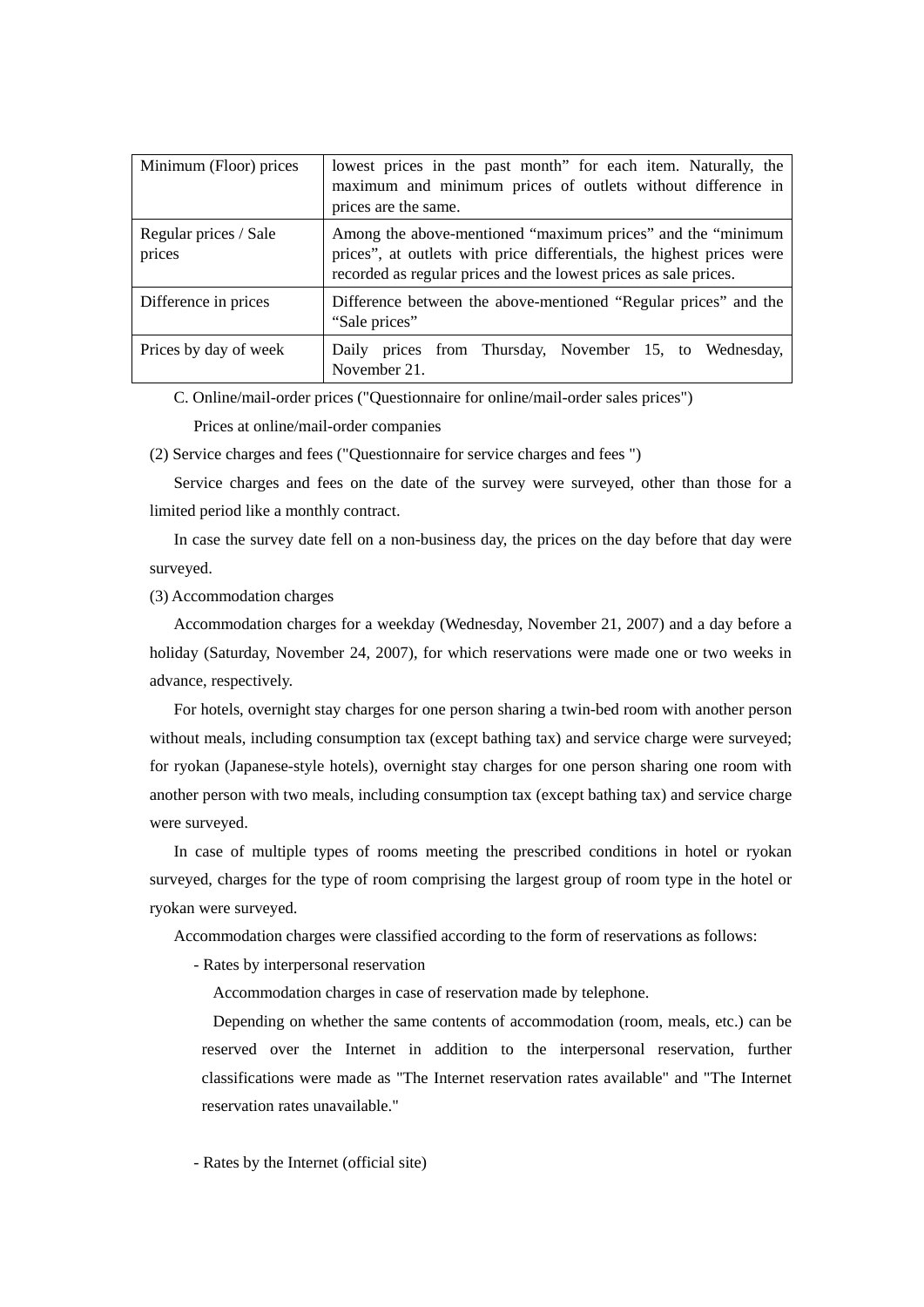Accommodation charge in case of reservations made through hotel's or ryokan's official site.

The survey only applied to cases when reservation of one and the same contents of accommodation can also be made by interpersonal reservation.

- Rates by the Internet (booking service site)

Accommodation charges in case of reservations made through a booking service site.

The survey only applied to cases when reservation of one and the same contents of accommodation can also be made by interpersonal reservation.

(4) Golf fees

Greens fees for playing golf on a week day (Wednesday, November 21, 2007) and a holiday (Saturday, November 24, 2007), for which surveys were made one or two weeks in advance, respectively.

Greens fees for one person playing 18 holes as a guest in a party of four were surveyed. Cases where greens fees included additional service such as meals, etc. were omitted.

Depending on the type of reservation, further classifications were made as follows:

- Rates by interpersonal reservation

Golf fees in case of reservation directly made by telephone.

Depending on whether the same reservation can also be made over the Internet booking service site in addition to that by telephone, further classifications were made as "The Internet reservation rates available" and "The Internet reservation rates unavailable."

- Rates by the Internet (booking service site)

Golf fees in case of reservation made through an Internet booking service site.

The survey only applied to cases when reservation of one and the same contents of service can also be made by interpersonal reservation.

(5) Average

Simple average of the tabulated prices (includes charges and fees).

(6) 1st percentile point, 5th percentile point, etc.

The prices (hereinafter, includes charges and fees) at the outlets surveyed are arranged in order from lowest to highest by each item, and these prices mean the price positioned at the 1st percentile point or price positioned at the 5th percentile point as counted from the lowest price.

The 25th percentile point, 50th percentile point and 75th percentile point are the values of prices located at the three boundaries when the total number of prices is divided equally into four groups.Therefore, the 25th percentile point is referred to as the first quartile, the 50th percentile point as the second quartile or median (medium value), and the 75th percentile point as the third quartile. The difference between the values of the 75th percentile point and 25th percentile point is referred to as the interquartile range. Half of that range is the quartile deviation.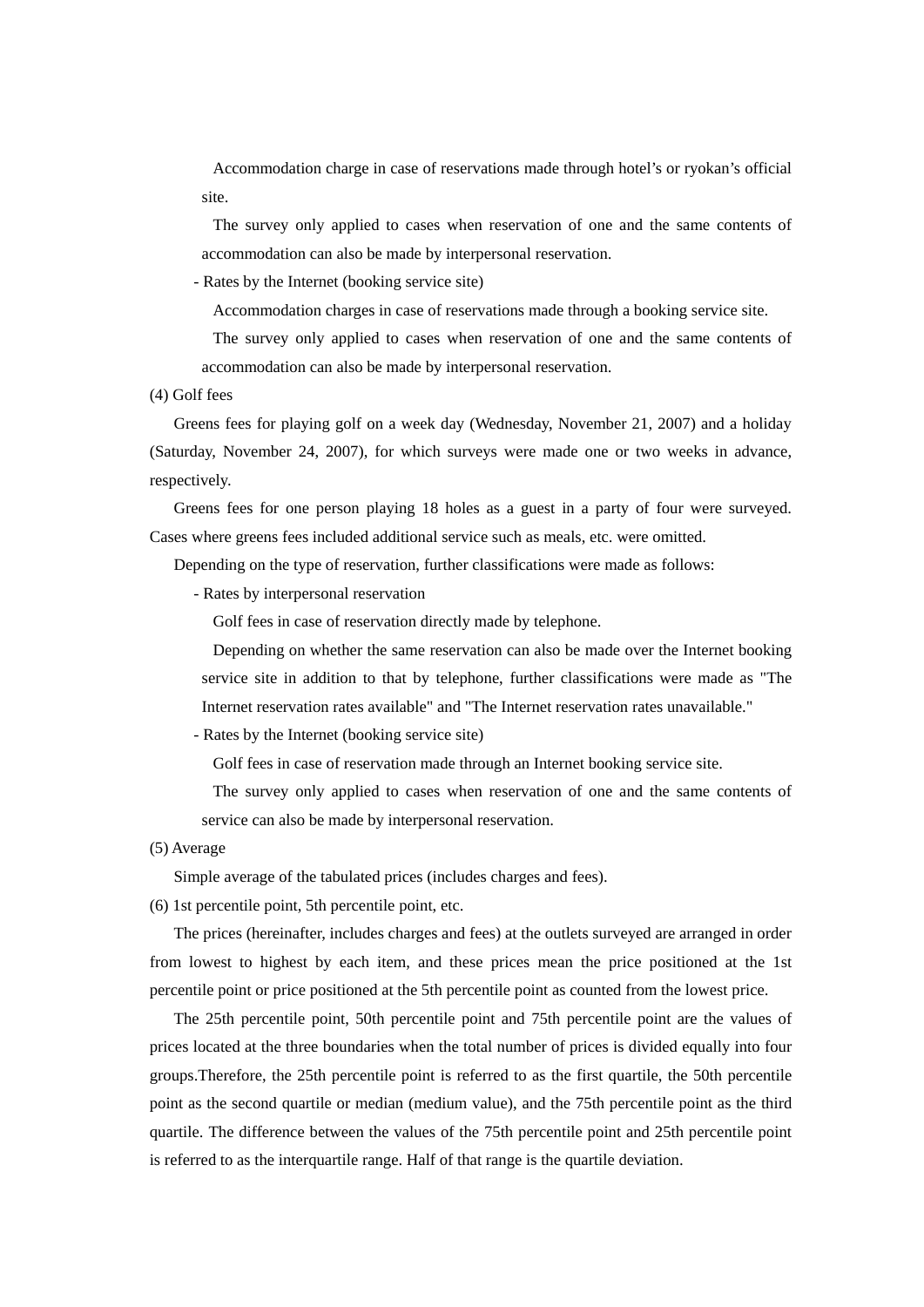To study the differences in prices, average prices as well as the distribution of surveyed prices (i.e., "dispersion") are important factors. These percentile numbers are used as indices to study the distribution of prices.

(7) Standard deviation

"Standard deviation ( $\sigma$ )" is calculated using the following formula, where  $\overline{x}$  is the data average,  $x_i$  is individual tabulated price (hereinafter, includes charge and fee), and N is the number of tabulated prices:

$$
\sigma = \sqrt{\frac{\sum_{i=1}^{N} (x_i - \overline{x})^2}{(N-1)}}
$$

(8) Treatment of consumption tax

The tabulated prices (includes charges and fees) include consumption tax (5%).

# **4. Matters related to the attributes of outlets, establishments and companies**

### (1) Types of outlets

Each retail outlet is determined according to the type of outlet with reference to the following classifications:

| Conventional<br>retail outlet      | Specialty store, privately owned outlet, etc. operating on a shopping street, near<br>a railway station, along the roadside, in a commercial building, etc. that falling<br>under any classifications below from "Supermarket" to "Consumers'<br>cooperative store" including packed lunch stores, gas stations, etc. |  |
|------------------------------------|-----------------------------------------------------------------------------------------------------------------------------------------------------------------------------------------------------------------------------------------------------------------------------------------------------------------------|--|
| Supermarket                        | Outlet mainly selling foods and general goods based on a self-service system,<br>including so-called general supermarkets, and outlet that sells various goods at<br>a uniformed price (one-price store).                                                                                                             |  |
| Discount store                     | Outlet mainly selling electric home appliances, housing-related goods, clothing,<br>toys, sporting goods, etc. based on a policy of small profits and quick returns,<br>including so-called D-I-Y centers.                                                                                                            |  |
| Pharmacy<br>(drug store)           | Outlet mainly selling medicines and cosmetics based on a self-service system,<br>including outlets also selling other daily goods such as domestic household<br>items, foods, stationery, etc.                                                                                                                        |  |
| Convenience<br>store               | Outlet selling a variety of items based on a self-service system, dealing in daily<br>goods such as foodstuffs, houseware, magazines, etc., with relatively small<br>floor space (30 to 250 $m2$ ) and typically open 24 hours or an extended period<br>(14 hours or more) everyday.                                  |  |
| Department<br>store                | Outlet dealing in most commodities related to clothing, food and housing, and<br>selling mainly based on a face-to-face system.                                                                                                                                                                                       |  |
| Consumers'<br>cooperative<br>store | Outlet managed by a consumer cooperative association. An outlet managed by<br>an agricultural cooperative (such as A-coop) falls under the classification of<br>Supermarket or Conventional retail outlet, etc. according to the type of outlet.                                                                      |  |
| Others                             | Outlets not belonging to any of the above-mentioned types, including                                                                                                                                                                                                                                                  |  |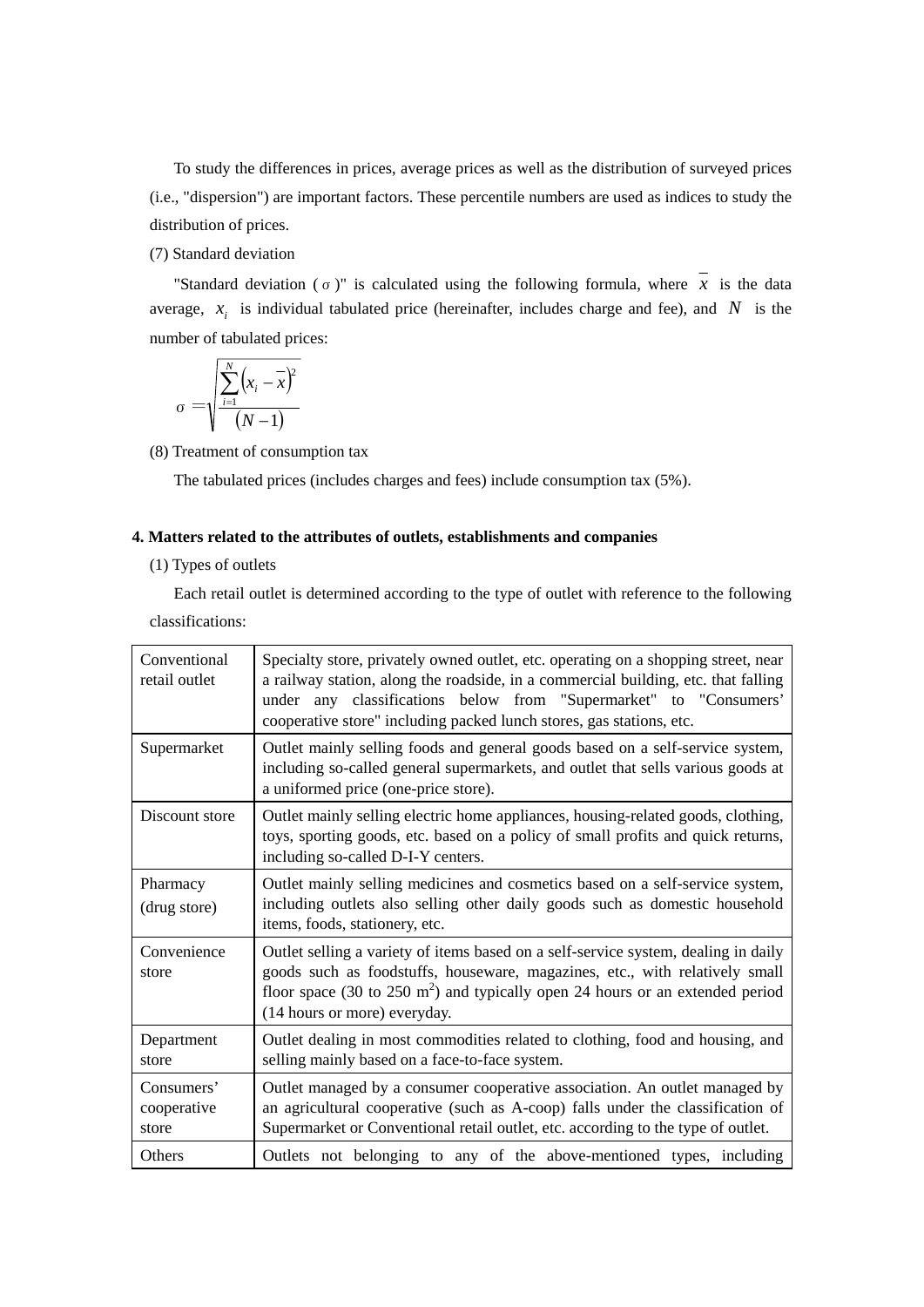| commissary stores located on the premises of a governmental organization or |
|-----------------------------------------------------------------------------|
| I other public office, schools, corporations, etc.                          |

(2) Number of persons engaged

A. Number of persons engaged at retail outlets

The number of employees includes part-time workers and "arubaito" (temporary workers) belonging to the relevant outlet as of the survey date.

The owners of individually managed businesses, their family employees, officers, and temporally outsourcing staff from other outlets, etc. under separate management were included.

Employees who are loaned or dispatched to other companies, etc. were excluded.

The numbers of part-time workers and "arubaito" (temporary workers) were not the number of employees belonging to relevant outlets, but were calculated by totalizing the working hours of employees at work on the survey date, and then converting the total working hours into the number of employees based on an eight-hour workday per person.

B. Number of persons engaged at online/mail-order companies

The number of employees includes part-time workers and "arubaito" (temporary workers) belonging to the relevant companies as of the survey date.

The owners of individually managed businesses, their family employees, officers, and temporally outsourcing staff from other outlets, etc. under separate management were included.

Employees who are loaned or dispatched to other companies, etc. were excluded.

In case part of business is entrusted to another company, etc. under the separate management, employees of such company, etc. were excluded.

The numbers of part-time workers and "arubaito" (temporary workers) were not the number of persons belonging to relevant corporations, but were calculated by totalizing the working hours of employees at work on the survey date, and then converting the total working hours into the number of employees based on an eight-hour workday per person.

C. Number of persons engaged at service establishments, hotels, ryokan and golf courses

The number of employees includes part-time workers and "arubaito" (temporary workers) belonging to the relevant establishments. The number of persons engaged obtained from the result of 2006 Establishment and Enterprise Census were used.

The owners of individually managed businesses, their family employees, officers, and temporally outsourcing staff from other outlets, etc. under separate management, or staff members dispatched from other establishments under separate management based on a subcontract were included.

Employees who are loaned or dispatched to other establishments, or dispatched to other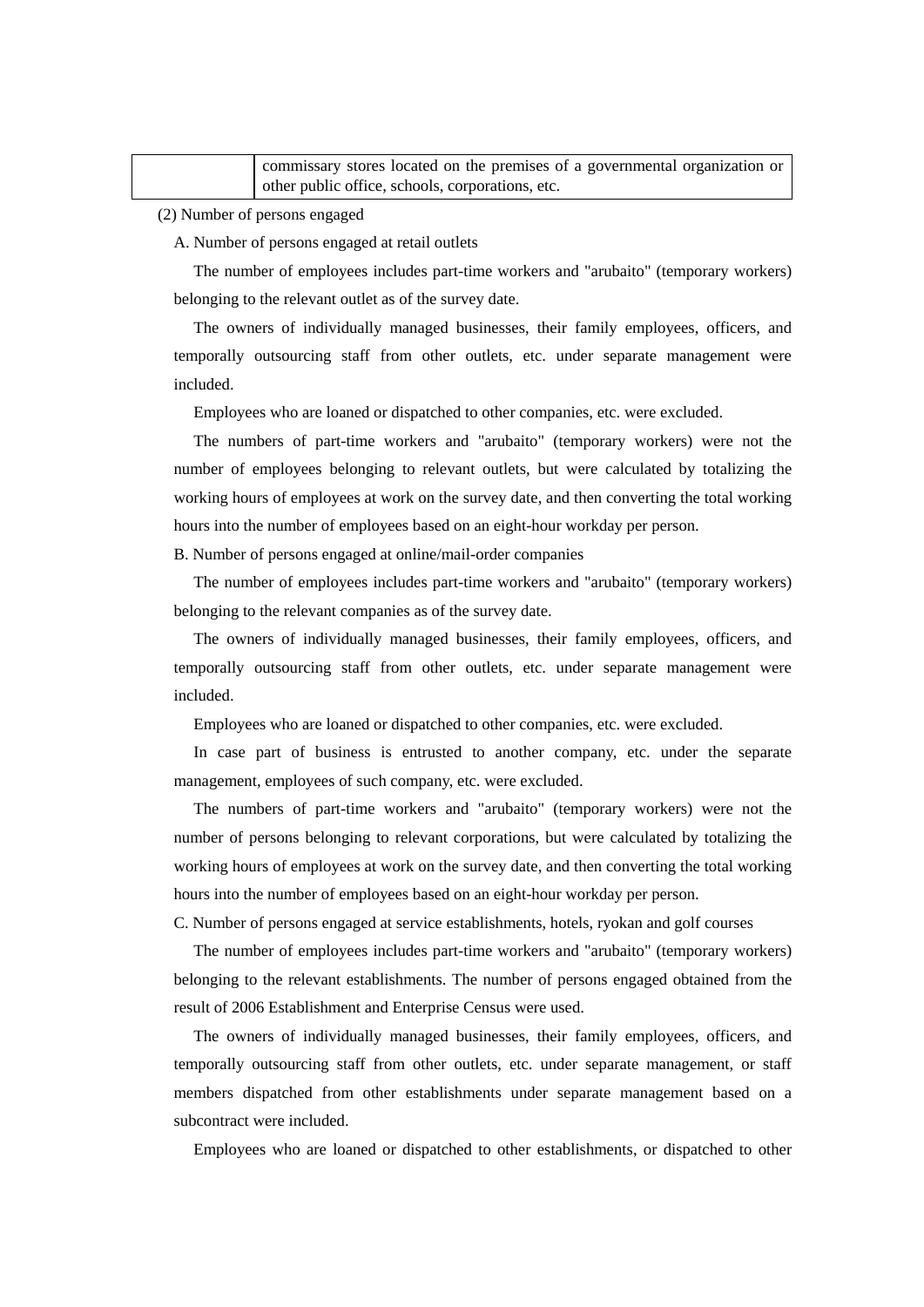establishments under separate management based on a subcontract were excluded.

(3) Ratio of part-time workers and "arubaito" (temporary workers)

Ratio of the number of part-time workers and "arubaito" (temporary workers) to the number of persons engaged.

(4) Characteristics of outlets

Management policy considered important by an retail outlet in order to distinguish itself from other outlets, as determined by each outlet.

| Low prices                                                            | Cases where prices lower than those at other outlets are set.                                                                                                                                                                                                                                          |  |
|-----------------------------------------------------------------------|--------------------------------------------------------------------------------------------------------------------------------------------------------------------------------------------------------------------------------------------------------------------------------------------------------|--|
| Goods of high<br>quality and selected<br>with particular<br>interests | Cases where an outlet offers goods with the advantage of reputed brands<br>and/or high added values, enriches its assortment of goods (such as<br>various kinds and small-lot packages of goods), and/or thoroughly<br>practices quality control.                                                      |  |
| Improvement of<br>services                                            | Cases where an outlet emphasizes staff training to provide meticulous<br>service and speedy response, providing nursery/parking facilities,<br>after-sale services, etc. Cases where services attractive to customers are<br>provided.                                                                 |  |
| Advertisement                                                         | Cases where an outlet practices promotional activities to enhance its image<br>and name recognition, as well as its goods by means of advertisement,<br>sample tasting of beverages/foods, or particular goods given away for free,<br>etc.                                                            |  |
| Extension of<br>business days and<br>hours                            | Cases where an outlet has fewer days closed or extends its business hours<br>to provide better services.                                                                                                                                                                                               |  |
| Diversification of<br>sales channels                                  | Cases where an outlet has a sales system other than outlet sales, such as<br>online/mail-order sales and the delivery of goods to remote regions.<br>"Online/mail-order sales" mentioned here refers to that practiced<br>independently by the outlet, and not that practiced by its head office, etc. |  |
| Securing customers<br>and customer<br>retention                       | Cases where an outlet emphasizes point system, stamp cards, discounts for<br>repeat customers, a membership system, discount and privilege services<br>limited to particular customers, etc. in order to secure customers.                                                                             |  |
| <b>Others</b>                                                         | Cases where an outlet attaches importance to anything other than those<br>mentioned above, such as endeavoring to protect the environment,<br>responding to the aging society, contributing to the local community,<br>self-beautification, etc.                                                       |  |

(5) Presence of competitors

Presence of any other outlet(s) for which competition is taken into consideration when setting sales prices, as determined by each retail outlet surveyed.

(6) Discount and privilege services

Discount and/or privilege services that can be utilized by anyone without any particular conditions. (Multiple answers possible)

Discount prices for  $\vert$  Cases where membership can be obtained on the spot for applying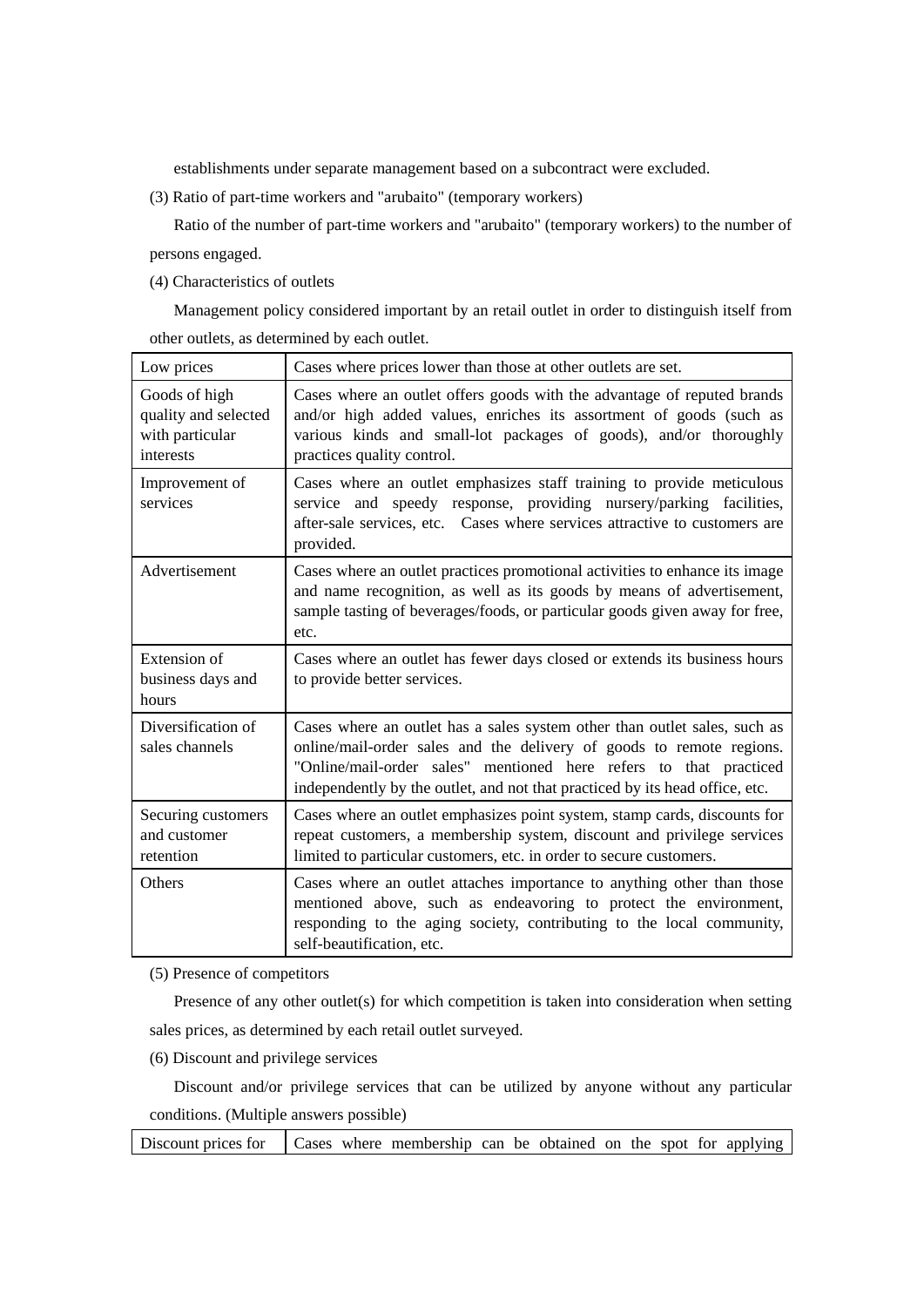| members                   | discount prices                                                                                                                                                                                                                                                                              |
|---------------------------|----------------------------------------------------------------------------------------------------------------------------------------------------------------------------------------------------------------------------------------------------------------------------------------------|
| Discount price<br>coupons | Coupons printed in ad leaflets, magazines, etc. targeting the general<br>public, attached to goods, or displayed on screens through the Internet or<br>cellular phones.                                                                                                                      |
| Point system              | Points credited to customers according to amounts of purchase, frequency<br>of purchase, etc. at an outlet that can be used for payment or a discount in<br>subsequent purchases, or can be exchanged for certain goods or other<br>points according to accrued points.                      |
| Stamp cards               | Stamps, seals or cards given to customers according to the amounts of<br>purchase, etc. for using their own shopping bags or cooperation in<br>recycling resources that can be exchanged for cash, cash vouchers, certain<br>goods, discounts, etc. according to the number accrued thereof. |
| <b>Others</b>             | Any services not falling under any of the above-mentioned discount and<br>privilege services.                                                                                                                                                                                                |

(7) Ratio of discount and privilege service users

The ratio customers who utilize discount and/or privilege services at purchasing among all customers.

(8) Online/mail-order sale

Online/mail-order sales business conducted at outlets in addition to outlet sales, except where their head offices, headquarters or affiliated companies conduct online/mail-order sales business.

(9) Advertisement media for online/mail-order

Advertisement of the online/mail-order sales system itself, including the names of goods, prices and method of ordering. This does not mean advertisement for publicizing the company or specific goods.

| Internet own site                          | An outlet's/company's own Internet site                                                         |  |
|--------------------------------------------|-------------------------------------------------------------------------------------------------|--|
| Internet intermediary site                 | Shopping site (Mall) other than own site                                                        |  |
| Cellular phone site                        | Shopping site established on a cellular phone site                                              |  |
| TV                                         | Time for programs or advertisement scheduled by TV stations                                     |  |
| Radio                                      | Time for programs or advertisement scheduled by radio stations                                  |  |
| Direct mail                                | Leaflets or postcards sent by mail delivery service, post, courier<br>service, etc.             |  |
| Catalog                                    | Catalogs sent by mail delivery service, post, courier service, etc.                             |  |
| Advertisement by newspaper<br>and magazine | Newspapers and magazines                                                                        |  |
| Leaflets in newspaper                      | Leaflets, etc. inserted in the pages of a newspaper or in one's<br>own or other company's goods |  |
| Others                                     | Any ad media not falling under those mentioned above                                            |  |

(10) Suppliers

Main suppliers of goods handled by an outlet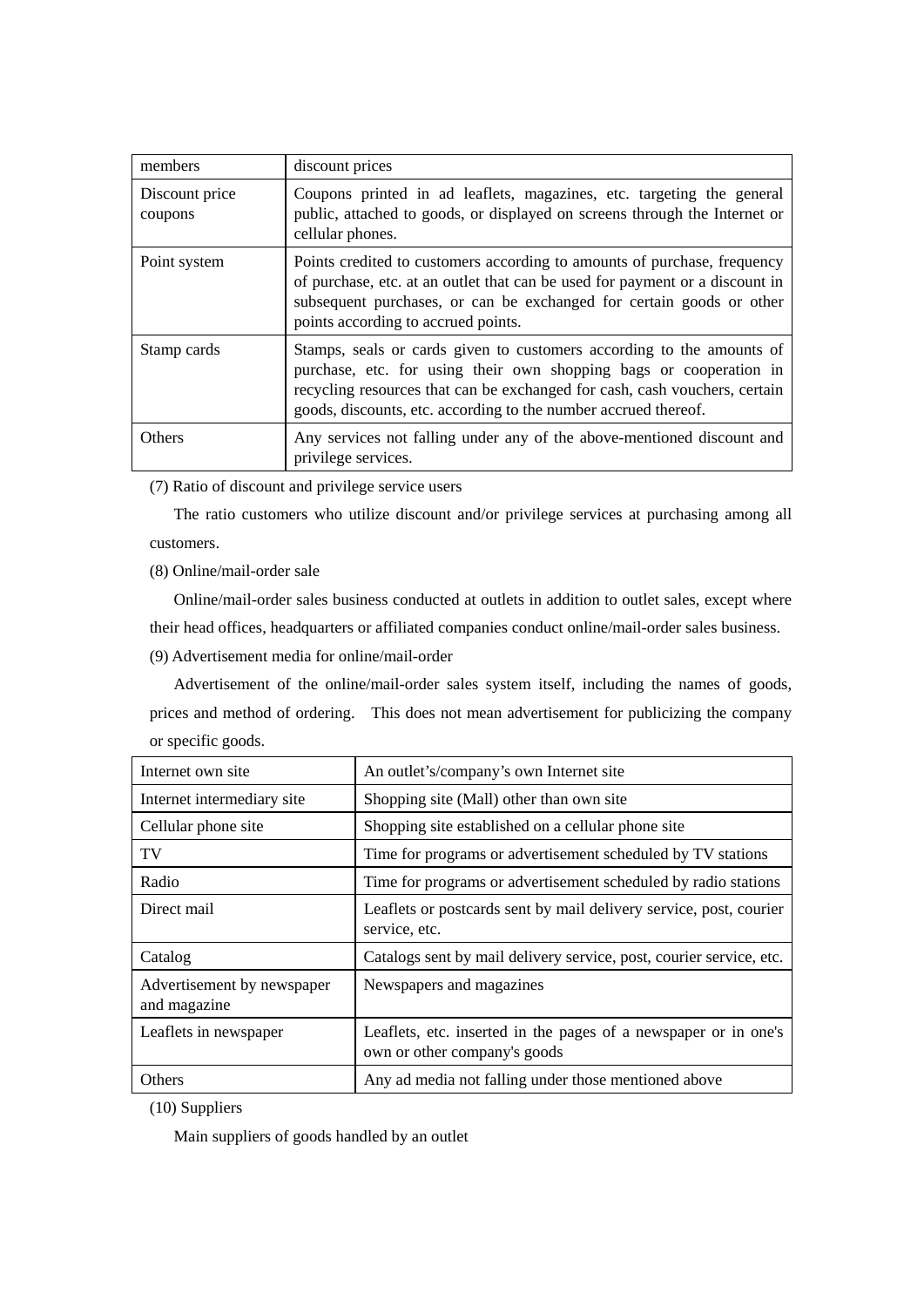| From maker, producer or farm directly | Including agricultural cooperatives (JA) located in<br>producing districts |
|---------------------------------------|----------------------------------------------------------------------------|
| From wholesaler                       | Including purchases at the market                                          |
| From head office of corporation       | Cases where the head office or headquarters makes<br>purchases en bloc     |
| <b>Others</b>                         | Cases where any of the above-mentioned suppliers<br>are not applicable     |

(11) Size of outlets

According to the size of sales floor space, the following classifications are made. However these classifications are as of the survey outlet list of 2007 National survey of prices, it is not necessarily correspond to the classification of "Sales floor space" obtained from the result of 2007 Census of Commerce.

- Large-scale outlets

Outlets with sales floor space of  $1,000 \text{ m}^2$  or more. All such outlets in the municipalities were surveyed in principle.

- Small-scale outlets

Outlets with sales floor space of less than  $1,000 \text{ m}^2$ . Such outlets were sampled according to the population size of the municipalities surveyed.

(12) Suppliers of goods

Suppliers of goods (Multiple answers possible)

(13) Payment method

The method of paying purchase prices (Multiple answers possible)

(14) Delivery charges

Depending on whether delivery charges are required in addition to the prices of goods purchased, classifications were made as follows (with multiple answers possible in case charges are required):

- Charged

All are charged

Cases where a charge is required regardless of delivery area, the quantity, item or amount of purchase

Charged depending on the delivery area

Cases where a charge is required depending on the area such as an isolated island, etc.

to which goods are delivered

Charged depending on the quantity and/or amount of purchase

Cases where a charge is required when the amount of purchase is under a certain amount

Charged depending on the item of article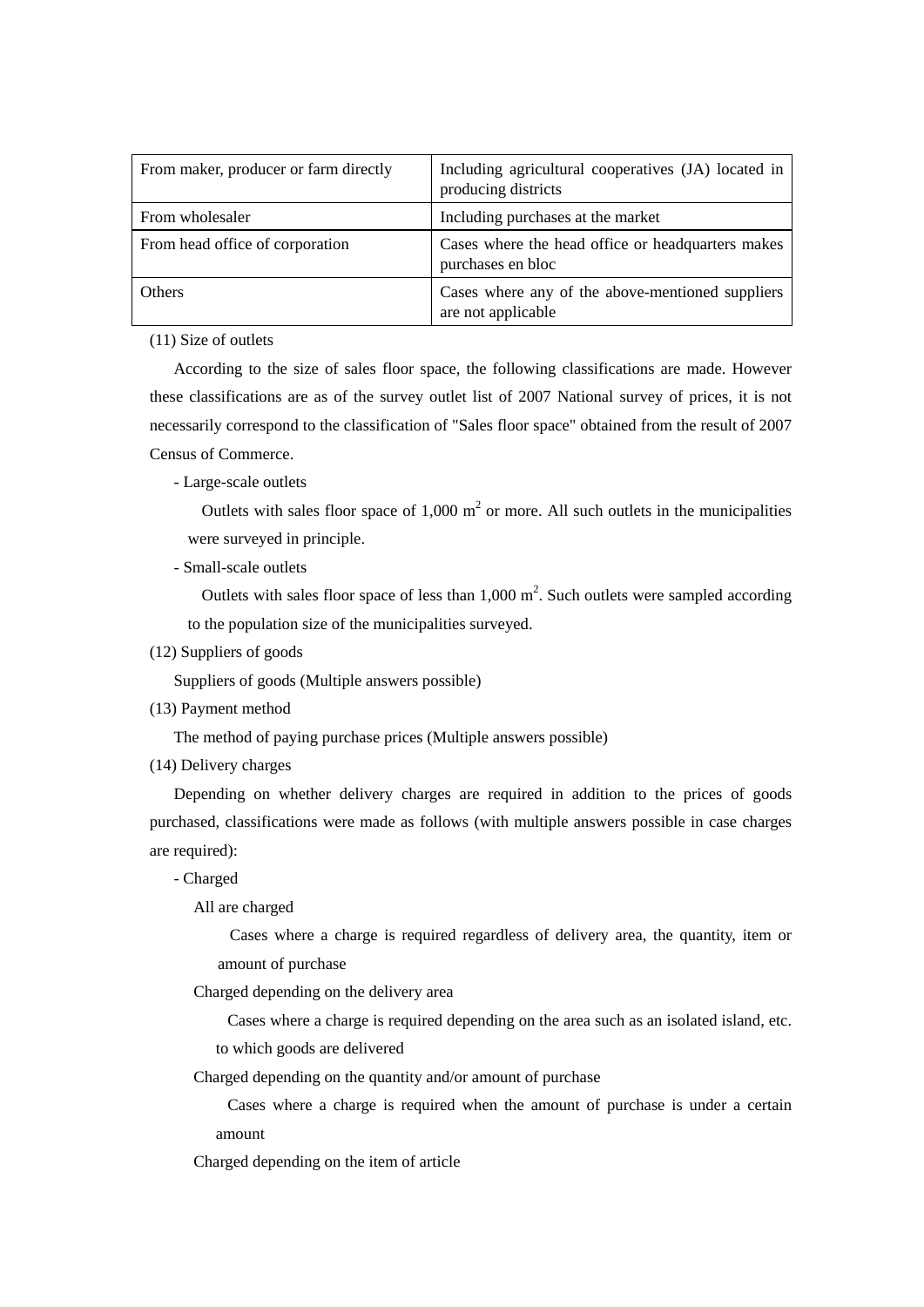Cases where a charge is required depending on items purchased

**Others** 

Cases where any of the above-mentioned conditions is not applicable

- Free of charge
- (15) Number of guest rooms

Classifications were made according to the number of guest rooms at hotels and ryokan.

- (16) Interpersonal reservation rates
	- A. Interpersonal reservation rates in tabulating the numbers of accommodations

Classifications were made according to interpersonal reservation rates on the day before a holiday.

B. Interpersonal reservation rates in tabulating accommodation charges (average rates and distribution of rates)

Classifications were made according to interpersonal reservation rates for each day of stay (weekday and day before a holiday) at hotels and ryokan.

C. Interpersonal reservation rates in tabulating the number of golf courses

Classifications were made according to interpersonal reservation rates on a holiday for each type of golf fee (with or without caddy service or golf carts).

D. Interpersonal reservation rates in tabulating golf fees (average rates and distribution of rates)

Classifications were made according to the interpersonal reservation rate for each type of fee set for playing each day (weekdays and holidays)

## **5. Classification/Grouping for regional difference index of prices**

(1) Basic groups

The basic groups include "All items" as well as major groups, medium groups, etc. for items of goods classified by purpose of consumption. (For details, refer to "Aggregation Table of Basic Classification")

(2) Goods and service groups

Items are classified into groups of goods and services according to their main nature, and further classified into smaller groups. (For details, refer to "Aggregation Table of Goods and Services Classification")

## (3) Index by Characteristics of Household

The influence of regional differences in prices is also considered to differ depending on the status of housing ownership and age of the head of the household. Therefore, in order to analyze